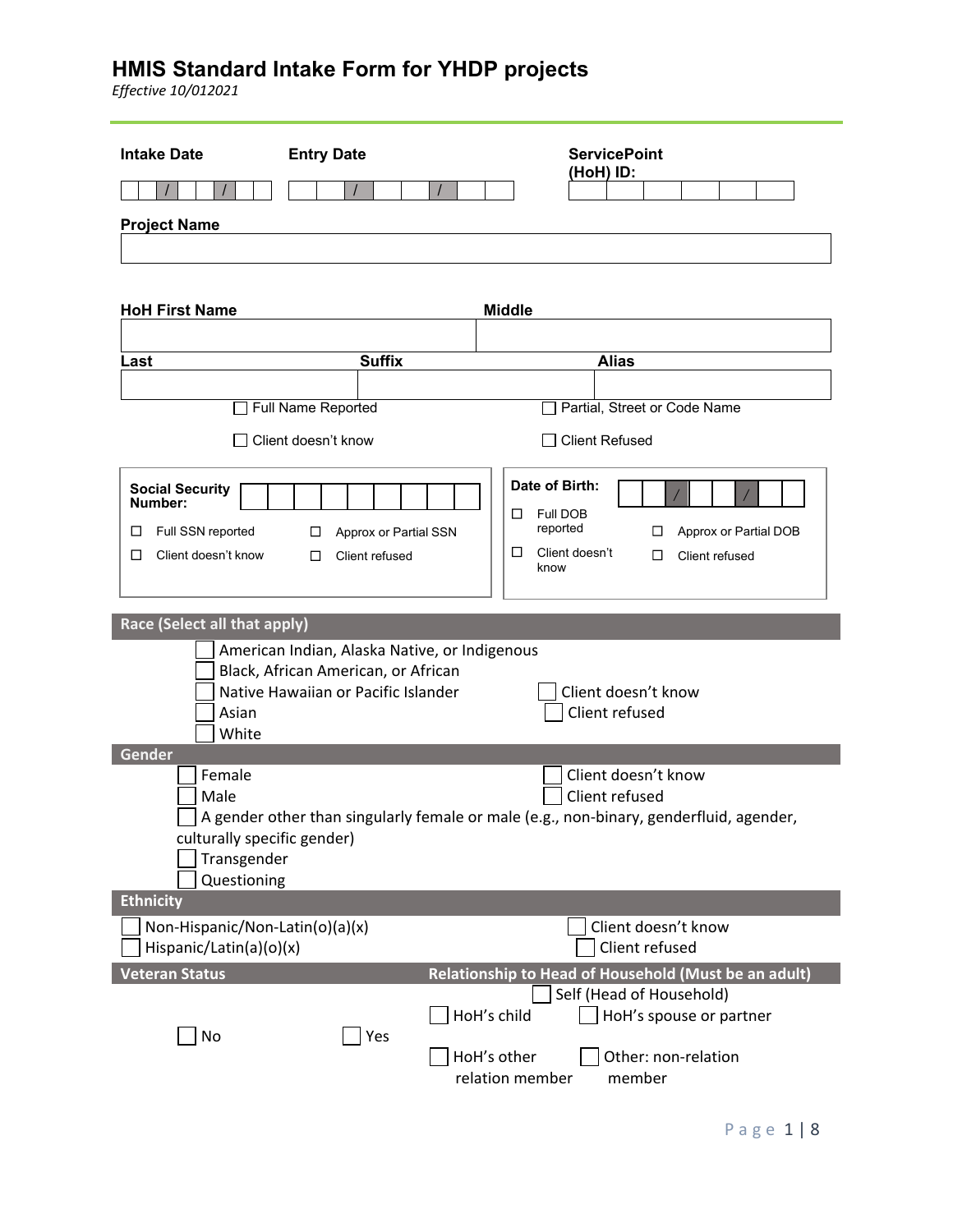| <b>Housing Move-in Date</b>                                                    |
|--------------------------------------------------------------------------------|
| Based on the housing move-in date above, what county was the client housed in? |
|                                                                                |
| <b>Unit Address</b>                                                            |
|                                                                                |
| <b>Unit City</b>                                                               |
|                                                                                |
| <b>Unit Zip</b>                                                                |
|                                                                                |
| Number of bedrooms in unit                                                     |
|                                                                                |
| Number of people in unit                                                       |
|                                                                                |

| <b>Income</b>                                 |                                   |
|-----------------------------------------------|-----------------------------------|
| No/None at all                                | Yes (identify source and amounts) |
| Client refused<br>Client doesn't know         |                                   |
| <b>Source</b>                                 | <b>Amount:</b>                    |
| Earned income (i.e., employment income)       | \$<br>. 00                        |
| Unemployment Insurance                        | \$<br>. 00                        |
| Supplemental Security Income (SSI)            | \$<br>. 00                        |
| Social Security Disability Income (SSDI)      | \$<br>. 00                        |
| <b>Retirement Income from Social Security</b> | \$<br>.00                         |
| VA Service-Connected Disability               | \$<br>. 00                        |
| Compensation                                  |                                   |
| VA Non-Service-Connected Disability Pension   | \$<br>.00                         |
| <b>Worker's Compensation</b>                  | \$<br>. 00                        |
| Temporary Assistance for Needy Families       | \$<br>00                          |
| TANF)                                         |                                   |
| General Assistance (GA)                       | \$<br>. 00                        |
| Private disability Insurance                  | \$<br>00                          |
| Pension or retirement income from a former    | \$<br>.00                         |
| iob                                           |                                   |
| <b>Child Support</b>                          | \$<br>. 00                        |
| Alimony or other spousal support              | \$<br>. 00                        |
| Other source:                                 | \$<br>00                          |
| <b>Total Monthly Income:</b>                  | \$                                |

| <b>Non-Cash Benefits</b> |                             |
|--------------------------|-----------------------------|
| No/None at all           | Yes (Identify source below) |
| ∟ Client doesn't know    | Client refused              |
| <b>Source</b>            |                             |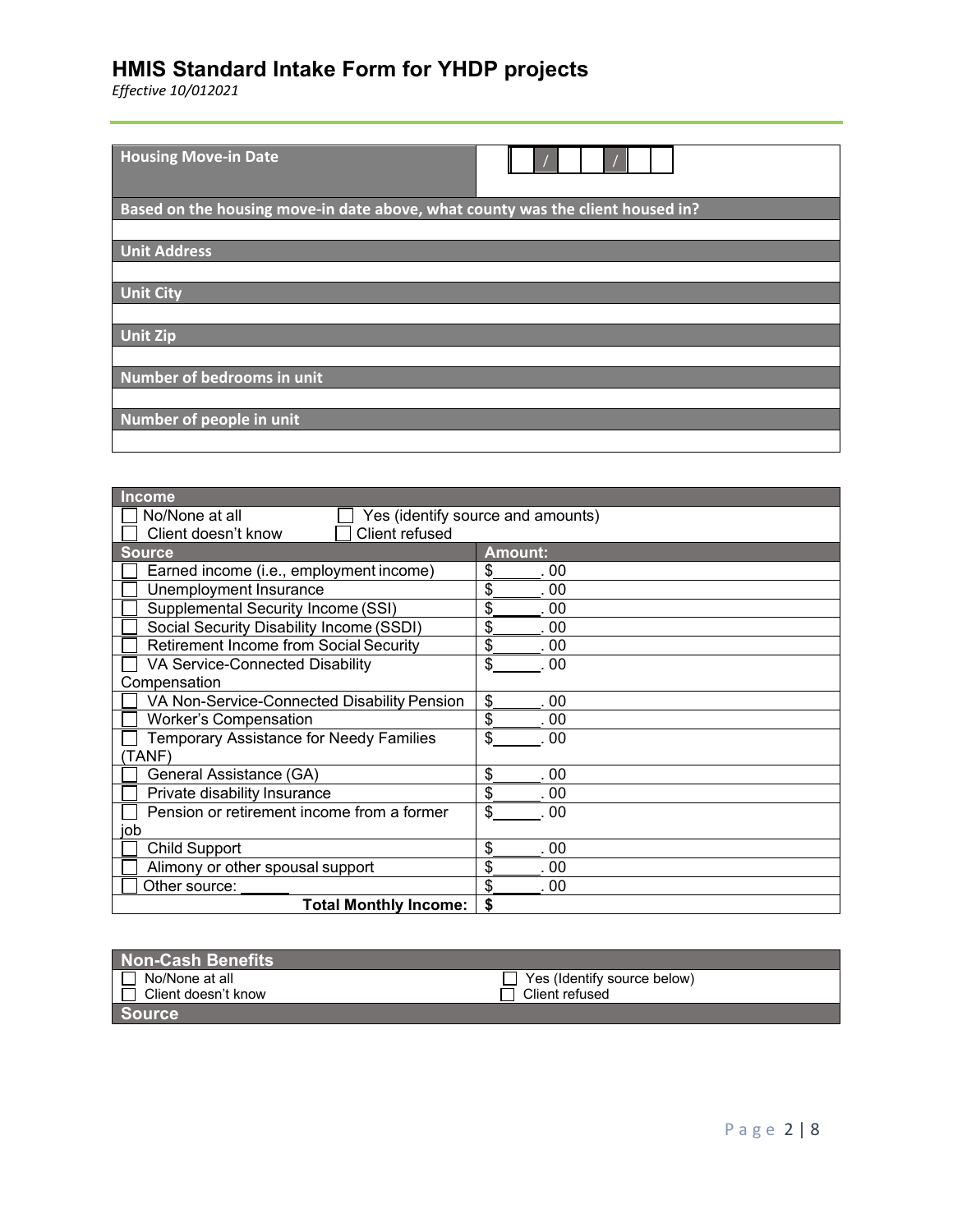*Effective 10/012021*

 Supplemental Nutrition Assistance Program (SNAP) Special Supplemental, Nutrition Program for Women, Infants, and Children (WIC) TANF Child Care services TANF transportation services Other TANF-funded services Other: \_\_\_\_\_\_\_\_\_\_\_\_\_\_\_\_\_\_\_\_\_\_\_\_\_\_\_\_\_\_\_\_\_

| <b>Health Insurance</b>                                                                                                                                              |                                                                                                                                         |
|----------------------------------------------------------------------------------------------------------------------------------------------------------------------|-----------------------------------------------------------------------------------------------------------------------------------------|
| No                                                                                                                                                                   | Client doesn't know                                                                                                                     |
| Yes (identify source below)                                                                                                                                          | Client refused                                                                                                                          |
| Source:                                                                                                                                                              |                                                                                                                                         |
| Medicaid<br>State Children's Health Insurance (KCHIP)<br><b>Employer-Provided Health Insurance</b><br>Private Pay Health Insurance<br>Indian Health Services Program | Medicare<br><b>VA Medical Services</b><br>Health Insurance obtained through COBRA<br><b>State Health Insurance for Adults</b><br>Other: |

| <b>Disability</b><br>Do you have a physical, mental or emotional Impairment, a post-traumatic stress disorder, or<br>brain injury; a development disability, HIV/AIDS, or a diagnosable substance abuse problem?<br>No. |                           | Yes (indicate type(s) below) |                                              | $\Box$ Client doesn't know               |                     | $\Box$ Client refused |
|-------------------------------------------------------------------------------------------------------------------------------------------------------------------------------------------------------------------------|---------------------------|------------------------------|----------------------------------------------|------------------------------------------|---------------------|-----------------------|
|                                                                                                                                                                                                                         | <b>Physical</b>           | <b>Mental Health</b>         | <b>Chronic</b><br><b>Health</b><br>Condition | Alcohol<br><b>Orugs</b> ⊺<br>$\Box$ Both | Developmental       | <b>HIV/AIDS</b>       |
| Expected to be of<br>long-continued and<br>indefinite duration<br>and substantially<br>impairs ability to<br>live independently:                                                                                        | Yes<br>$\Box$<br>П<br>No. | Yes<br>$\mathbf{L}$<br>No.   | Yes<br>П<br>П<br>No.                         | Yes<br>$\mathbf{L}$<br>No                | Yes<br>$\Box$<br>No | □<br>Yes<br>No        |

| <b>Client's Prior Living Situation - Prior to Project Entry</b> |                                       |                                                                                                        |                           |
|-----------------------------------------------------------------|---------------------------------------|--------------------------------------------------------------------------------------------------------|---------------------------|
|                                                                 |                                       | (Select one Living Situation and answer the corresponding questions in the order in which they appear) |                           |
| <b>Literally Homeless Situation</b>                             | <b>Institutional Situation</b>        | <b>Transitional/Permanent Housing</b>                                                                  |                           |
|                                                                 |                                       | <b>Situation</b>                                                                                       | <b>Other</b>              |
| Place not meant for habitation<br>$\mathbf{L}$                  | Foster care home or<br>$\blacksquare$ | Residential project or halfway house with no<br>$\perp$                                                |                           |
| (e.g. a vehicle, abandoned building,                            | foster group home                     | homeless criteria                                                                                      |                           |
| bus/train/subway station, airport,                              |                                       | $\Box$ Hotel or motel paid for without emergency                                                       |                           |
| anywhere outside).                                              | $\Box$ Hospital or other              | shelter voucher                                                                                        |                           |
|                                                                 | residential non-psychiatric           | $\Box$ Transitional housing for homeless persons                                                       | Client doesn't<br>$\perp$ |
| Emergency shelter, including hotel                              | medical facility                      | (including homeless youth)                                                                             | know                      |
| or motel paid for with emergency                                |                                       | $\Box$ Host Home (non-crisis)                                                                          | $\Box$ Client refused     |
| shelter voucher                                                 | $\Box$ Jail, prison or juvenile       | Staying or living in a friend's room, apartment or                                                     |                           |
|                                                                 | detention facility                    | house                                                                                                  |                           |
| Safe Haven                                                      |                                       | $\Box$ Staying or living in a family member's room,                                                    |                           |
|                                                                 | $\Box$ Long-term care facility or     | apartment or house                                                                                     |                           |
|                                                                 | nursing home                          | $\Box$ Rental by client, with GPD TIP housing                                                          |                           |
|                                                                 |                                       | subsidy                                                                                                |                           |
|                                                                 | $\Box$ Psychiatric hospital or        | Rental by client, with VASH housing subsidy                                                            |                           |
|                                                                 | other psychiatric facility            | Permanent housing (other than RRH) for                                                                 |                           |
|                                                                 |                                       | formerly homeless persons                                                                              |                           |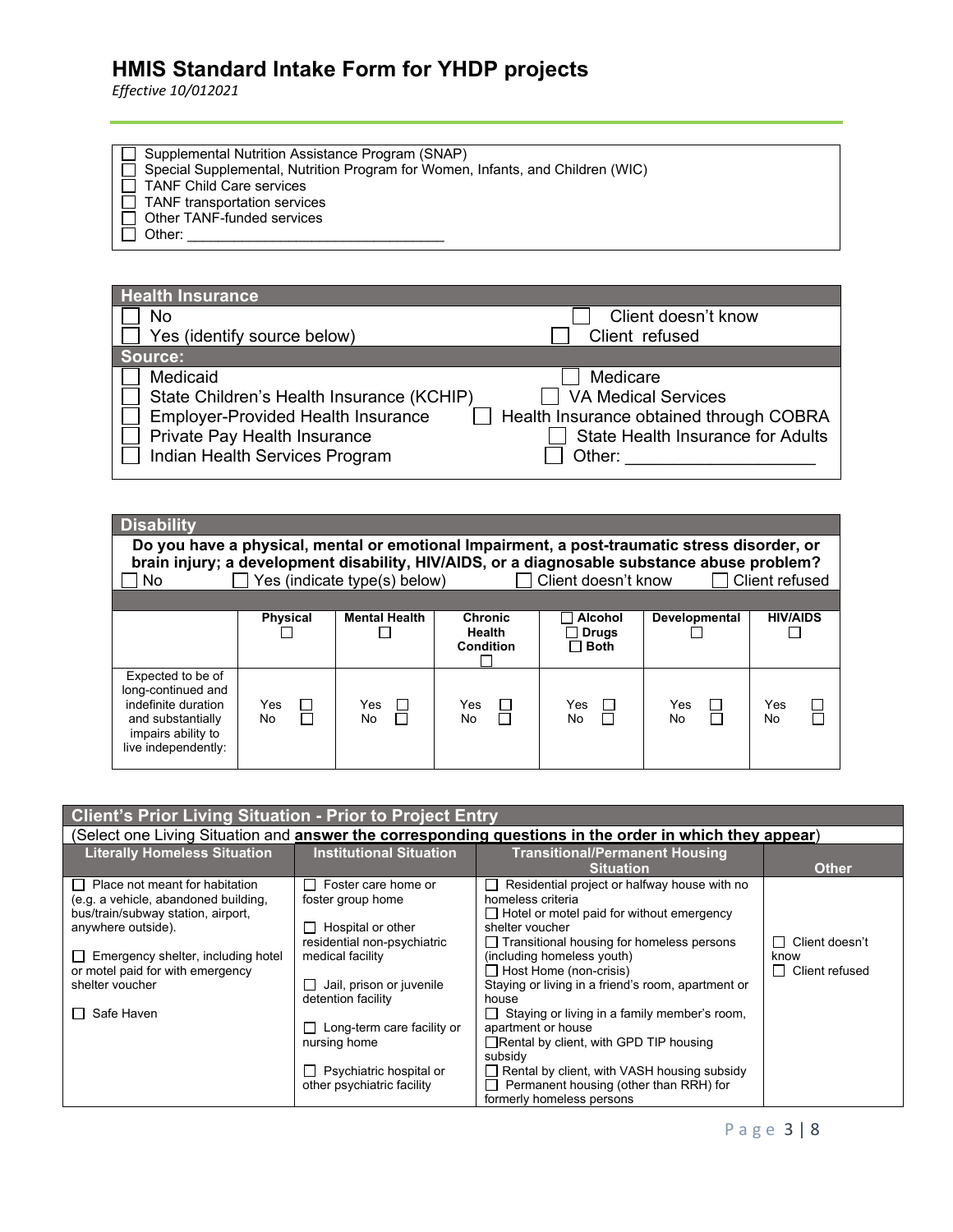| Rental by client, with RRH or equivalent<br>$\Box$ Substance abuse<br>treatment facility or detox<br>subsidy<br>Rental by client, with HCV voucher (tenant or<br>center<br>project based)<br>$\Box$ Rental by client in a public housing unit<br>$\Box$ Rental by client, no ongoing housing subsidy<br>Rental by client with other ongoing housing<br>subsidy<br>$\Box$ Owned by client, with ongoing housing<br>subsidy<br>$\Box$ Owned by client, no ongoing housing<br>subsidy<br>Length of Stay in Prior Living<br>Length of Stay in Prior<br>Length of Stay in Prior Living Situation (i.e.<br>Situation (i.e. the literally homeless<br>Living Situation (i.e. the<br>the housing situation identified above)<br>institutional situation<br>situation identified above)?<br>identified above)?<br>One night or less<br>Two to six nights<br>One night or less<br>$\Box$<br>One week or more but less than one month<br>Two to six nights<br>One night or less<br>П<br>$\Box$<br>$\Box$ Client doesn't<br>Ш<br>One week or more but less than<br>Two to six nights<br>One month or more but less than 90 days<br>$\perp$<br>know<br>$\sqcup$<br>$\Box$ One week or more but<br>one month<br>П<br>90 days or more but less than one year<br>$\Box$ Client refused<br>less than one month<br>One year or longer<br>$\Box$ One month or more but less than<br>$\Box$<br>90 days<br>$\Box$ One month or more but<br>$\Box$ 90 days or more but less than one<br>Did you stay in the housing situation less<br>less than 90 days<br>than 7 nights?<br>$\Box$ 90 days or more but less<br>year<br>$\Box$ One year or longer<br>than one year<br>$\Box$ One year or longer<br>$\Box$ Yes (If YES - Complete SECTION III)<br>No (If NO - End Homeless History Interview)<br>$\Box$<br>Did you stay in the |
|---------------------------------------------------------------------------------------------------------------------------------------------------------------------------------------------------------------------------------------------------------------------------------------------------------------------------------------------------------------------------------------------------------------------------------------------------------------------------------------------------------------------------------------------------------------------------------------------------------------------------------------------------------------------------------------------------------------------------------------------------------------------------------------------------------------------------------------------------------------------------------------------------------------------------------------------------------------------------------------------------------------------------------------------------------------------------------------------------------------------------------------------------------------------------------------------------------------------------------------------------------------------------------------------------------------------------------------------------------------------------------------------------------------------------------------------------------------------------------------------------------------------------------------------------------------------------------------------------------------------------------------------------------------------------------------------------------------------------------------------------------------------------------------------------------|
|                                                                                                                                                                                                                                                                                                                                                                                                                                                                                                                                                                                                                                                                                                                                                                                                                                                                                                                                                                                                                                                                                                                                                                                                                                                                                                                                                                                                                                                                                                                                                                                                                                                                                                                                                                                                         |
|                                                                                                                                                                                                                                                                                                                                                                                                                                                                                                                                                                                                                                                                                                                                                                                                                                                                                                                                                                                                                                                                                                                                                                                                                                                                                                                                                                                                                                                                                                                                                                                                                                                                                                                                                                                                         |
|                                                                                                                                                                                                                                                                                                                                                                                                                                                                                                                                                                                                                                                                                                                                                                                                                                                                                                                                                                                                                                                                                                                                                                                                                                                                                                                                                                                                                                                                                                                                                                                                                                                                                                                                                                                                         |
|                                                                                                                                                                                                                                                                                                                                                                                                                                                                                                                                                                                                                                                                                                                                                                                                                                                                                                                                                                                                                                                                                                                                                                                                                                                                                                                                                                                                                                                                                                                                                                                                                                                                                                                                                                                                         |
|                                                                                                                                                                                                                                                                                                                                                                                                                                                                                                                                                                                                                                                                                                                                                                                                                                                                                                                                                                                                                                                                                                                                                                                                                                                                                                                                                                                                                                                                                                                                                                                                                                                                                                                                                                                                         |
|                                                                                                                                                                                                                                                                                                                                                                                                                                                                                                                                                                                                                                                                                                                                                                                                                                                                                                                                                                                                                                                                                                                                                                                                                                                                                                                                                                                                                                                                                                                                                                                                                                                                                                                                                                                                         |
|                                                                                                                                                                                                                                                                                                                                                                                                                                                                                                                                                                                                                                                                                                                                                                                                                                                                                                                                                                                                                                                                                                                                                                                                                                                                                                                                                                                                                                                                                                                                                                                                                                                                                                                                                                                                         |
|                                                                                                                                                                                                                                                                                                                                                                                                                                                                                                                                                                                                                                                                                                                                                                                                                                                                                                                                                                                                                                                                                                                                                                                                                                                                                                                                                                                                                                                                                                                                                                                                                                                                                                                                                                                                         |
|                                                                                                                                                                                                                                                                                                                                                                                                                                                                                                                                                                                                                                                                                                                                                                                                                                                                                                                                                                                                                                                                                                                                                                                                                                                                                                                                                                                                                                                                                                                                                                                                                                                                                                                                                                                                         |
|                                                                                                                                                                                                                                                                                                                                                                                                                                                                                                                                                                                                                                                                                                                                                                                                                                                                                                                                                                                                                                                                                                                                                                                                                                                                                                                                                                                                                                                                                                                                                                                                                                                                                                                                                                                                         |
|                                                                                                                                                                                                                                                                                                                                                                                                                                                                                                                                                                                                                                                                                                                                                                                                                                                                                                                                                                                                                                                                                                                                                                                                                                                                                                                                                                                                                                                                                                                                                                                                                                                                                                                                                                                                         |
|                                                                                                                                                                                                                                                                                                                                                                                                                                                                                                                                                                                                                                                                                                                                                                                                                                                                                                                                                                                                                                                                                                                                                                                                                                                                                                                                                                                                                                                                                                                                                                                                                                                                                                                                                                                                         |
|                                                                                                                                                                                                                                                                                                                                                                                                                                                                                                                                                                                                                                                                                                                                                                                                                                                                                                                                                                                                                                                                                                                                                                                                                                                                                                                                                                                                                                                                                                                                                                                                                                                                                                                                                                                                         |
| institutional situation less                                                                                                                                                                                                                                                                                                                                                                                                                                                                                                                                                                                                                                                                                                                                                                                                                                                                                                                                                                                                                                                                                                                                                                                                                                                                                                                                                                                                                                                                                                                                                                                                                                                                                                                                                                            |
| than 90 days?                                                                                                                                                                                                                                                                                                                                                                                                                                                                                                                                                                                                                                                                                                                                                                                                                                                                                                                                                                                                                                                                                                                                                                                                                                                                                                                                                                                                                                                                                                                                                                                                                                                                                                                                                                                           |
| $\Box$ Yes (If YES – Complete                                                                                                                                                                                                                                                                                                                                                                                                                                                                                                                                                                                                                                                                                                                                                                                                                                                                                                                                                                                                                                                                                                                                                                                                                                                                                                                                                                                                                                                                                                                                                                                                                                                                                                                                                                           |
| SECTION III)                                                                                                                                                                                                                                                                                                                                                                                                                                                                                                                                                                                                                                                                                                                                                                                                                                                                                                                                                                                                                                                                                                                                                                                                                                                                                                                                                                                                                                                                                                                                                                                                                                                                                                                                                                                            |
| $\Box$ No (If NO - End<br>Homeless History Interview)                                                                                                                                                                                                                                                                                                                                                                                                                                                                                                                                                                                                                                                                                                                                                                                                                                                                                                                                                                                                                                                                                                                                                                                                                                                                                                                                                                                                                                                                                                                                                                                                                                                                                                                                                   |
| On the night before<br>On the night before entering the housing                                                                                                                                                                                                                                                                                                                                                                                                                                                                                                                                                                                                                                                                                                                                                                                                                                                                                                                                                                                                                                                                                                                                                                                                                                                                                                                                                                                                                                                                                                                                                                                                                                                                                                                                         |
| situation did you stay on the streets, in<br>entering the institutional                                                                                                                                                                                                                                                                                                                                                                                                                                                                                                                                                                                                                                                                                                                                                                                                                                                                                                                                                                                                                                                                                                                                                                                                                                                                                                                                                                                                                                                                                                                                                                                                                                                                                                                                 |
| $\Box$ N/A<br>emergency shelter or a safe haven?<br>situation did you stay on                                                                                                                                                                                                                                                                                                                                                                                                                                                                                                                                                                                                                                                                                                                                                                                                                                                                                                                                                                                                                                                                                                                                                                                                                                                                                                                                                                                                                                                                                                                                                                                                                                                                                                                           |
| (Complete SECTION IV Below)<br>the streets, in emergency<br>$\Box$ Client doesn't<br>shelter or a safe haven?<br>Yes (If YES - Complete SECTION IV)<br>know<br>$\Box$                                                                                                                                                                                                                                                                                                                                                                                                                                                                                                                                                                                                                                                                                                                                                                                                                                                                                                                                                                                                                                                                                                                                                                                                                                                                                                                                                                                                                                                                                                                                                                                                                                   |
| No (If NO - End Homeless History Interview)<br>$\Box$ Client refused                                                                                                                                                                                                                                                                                                                                                                                                                                                                                                                                                                                                                                                                                                                                                                                                                                                                                                                                                                                                                                                                                                                                                                                                                                                                                                                                                                                                                                                                                                                                                                                                                                                                                                                                    |
| $\Box$ Yes (If YES – Complete                                                                                                                                                                                                                                                                                                                                                                                                                                                                                                                                                                                                                                                                                                                                                                                                                                                                                                                                                                                                                                                                                                                                                                                                                                                                                                                                                                                                                                                                                                                                                                                                                                                                                                                                                                           |
| SECTION IV)<br>$\Box$ No (If NO - End                                                                                                                                                                                                                                                                                                                                                                                                                                                                                                                                                                                                                                                                                                                                                                                                                                                                                                                                                                                                                                                                                                                                                                                                                                                                                                                                                                                                                                                                                                                                                                                                                                                                                                                                                                   |
| Homeless History Interview)                                                                                                                                                                                                                                                                                                                                                                                                                                                                                                                                                                                                                                                                                                                                                                                                                                                                                                                                                                                                                                                                                                                                                                                                                                                                                                                                                                                                                                                                                                                                                                                                                                                                                                                                                                             |

| On the night before your previous stay, was that on the streets, in an<br>Emergency Shelter, or Safe Haven?<br>$\Box$ No<br>Yes                                                                                  | Approximate start of homelessness:                                                                    |  |  |
|------------------------------------------------------------------------------------------------------------------------------------------------------------------------------------------------------------------|-------------------------------------------------------------------------------------------------------|--|--|
| Total number of times homeless on the street, in ES, or SH in the past<br>three years<br>$\Box$ One time<br>Two times<br>Three times<br>$\Box$<br>□ Client doesn't know<br>□ Client refused<br>$\Box$ Four times | Total number of months homeless on the street, in emergency shelter,<br>or SH in the past three years |  |  |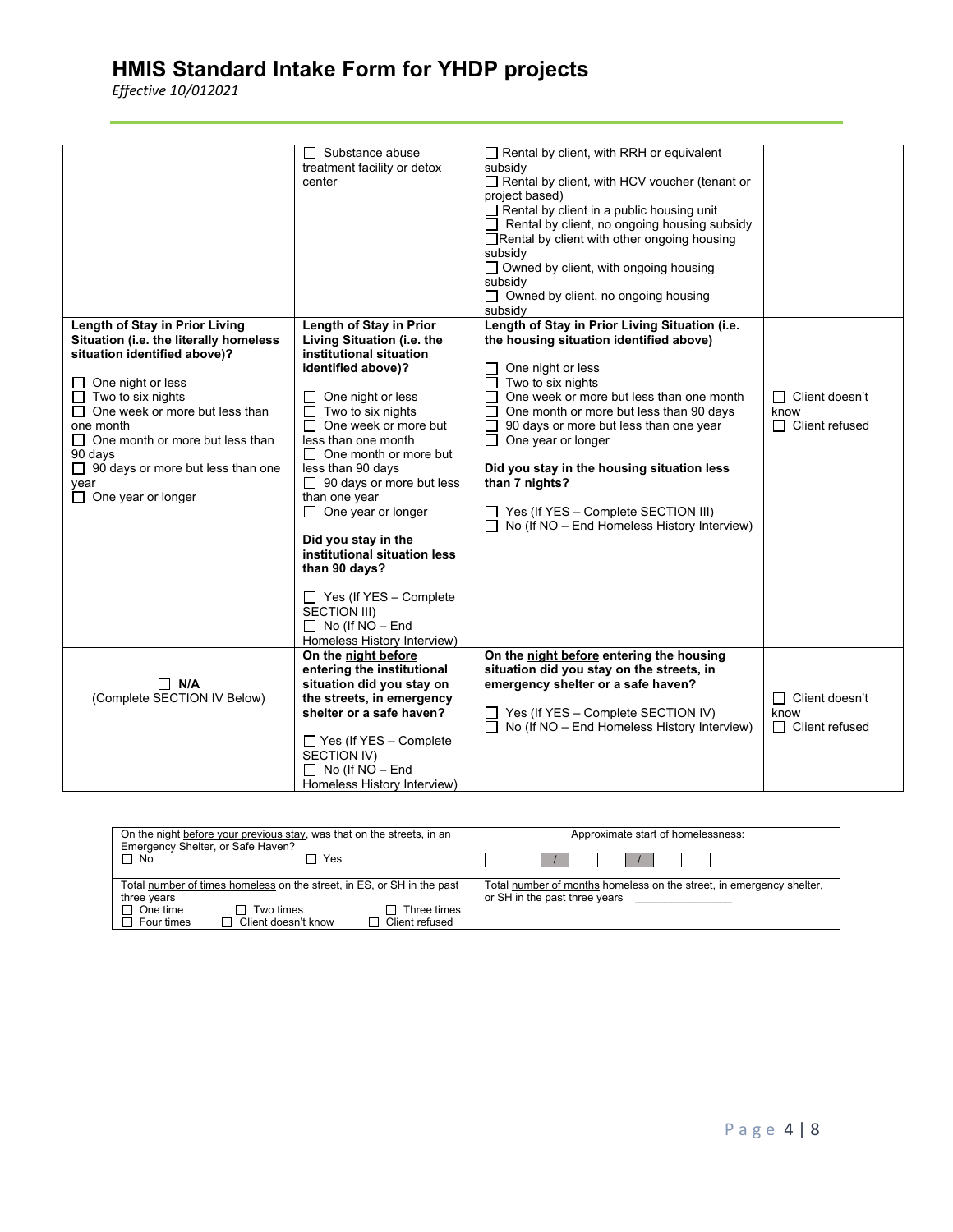| <b>Domestic Violence</b>                                                                                                                                                                                                                               |                                                                                                                                                                                                                                                                                                                                                                          |                                                                                                                                                                                                                                                                                                                                                                                                                                                                                                                                                                                                                                                                                                                                                                                                                                                                                                                                                                                                                                |                                                                                                                 |
|--------------------------------------------------------------------------------------------------------------------------------------------------------------------------------------------------------------------------------------------------------|--------------------------------------------------------------------------------------------------------------------------------------------------------------------------------------------------------------------------------------------------------------------------------------------------------------------------------------------------------------------------|--------------------------------------------------------------------------------------------------------------------------------------------------------------------------------------------------------------------------------------------------------------------------------------------------------------------------------------------------------------------------------------------------------------------------------------------------------------------------------------------------------------------------------------------------------------------------------------------------------------------------------------------------------------------------------------------------------------------------------------------------------------------------------------------------------------------------------------------------------------------------------------------------------------------------------------------------------------------------------------------------------------------------------|-----------------------------------------------------------------------------------------------------------------|
| No<br>refused                                                                                                                                                                                                                                          | Yes                                                                                                                                                                                                                                                                                                                                                                      | Are you, or have you been a survivor of domestic or intimate partner violence?<br>Client doesn't know                                                                                                                                                                                                                                                                                                                                                                                                                                                                                                                                                                                                                                                                                                                                                                                                                                                                                                                          | Client                                                                                                          |
| Within the past 3 months<br>3 to 6 months ago<br>Client doesn't know                                                                                                                                                                                   | If YES, how long ago did you have this experience?                                                                                                                                                                                                                                                                                                                       | 1 year ago or more<br>6 months to 1 year ago<br>Client refused                                                                                                                                                                                                                                                                                                                                                                                                                                                                                                                                                                                                                                                                                                                                                                                                                                                                                                                                                                 |                                                                                                                 |
| If Yes, are you currently fleeing?<br>No<br>Client doesn't know                                                                                                                                                                                        |                                                                                                                                                                                                                                                                                                                                                                          | Yes<br>Client refused                                                                                                                                                                                                                                                                                                                                                                                                                                                                                                                                                                                                                                                                                                                                                                                                                                                                                                                                                                                                          |                                                                                                                 |
|                                                                                                                                                                                                                                                        |                                                                                                                                                                                                                                                                                                                                                                          |                                                                                                                                                                                                                                                                                                                                                                                                                                                                                                                                                                                                                                                                                                                                                                                                                                                                                                                                                                                                                                |                                                                                                                 |
| Client's Current Living Situation - current to project entry                                                                                                                                                                                           |                                                                                                                                                                                                                                                                                                                                                                          |                                                                                                                                                                                                                                                                                                                                                                                                                                                                                                                                                                                                                                                                                                                                                                                                                                                                                                                                                                                                                                |                                                                                                                 |
| <b>Start Date</b>                                                                                                                                                                                                                                      | <b>End Date</b>                                                                                                                                                                                                                                                                                                                                                          | (Select one Living Situation and <b>answer the corresponding questions in the order in which they appear</b> )<br><b>Information Date</b>                                                                                                                                                                                                                                                                                                                                                                                                                                                                                                                                                                                                                                                                                                                                                                                                                                                                                      |                                                                                                                 |
|                                                                                                                                                                                                                                                        |                                                                                                                                                                                                                                                                                                                                                                          |                                                                                                                                                                                                                                                                                                                                                                                                                                                                                                                                                                                                                                                                                                                                                                                                                                                                                                                                                                                                                                |                                                                                                                 |
|                                                                                                                                                                                                                                                        |                                                                                                                                                                                                                                                                                                                                                                          | (Select one Living Situation and answer the corresponding questions in the order in which they appear)                                                                                                                                                                                                                                                                                                                                                                                                                                                                                                                                                                                                                                                                                                                                                                                                                                                                                                                         |                                                                                                                 |
| <b>Homeless Situation</b>                                                                                                                                                                                                                              | <b>Institutional Situation</b>                                                                                                                                                                                                                                                                                                                                           | <b>Transitional/Permanent Housing</b><br><b>Situation</b>                                                                                                                                                                                                                                                                                                                                                                                                                                                                                                                                                                                                                                                                                                                                                                                                                                                                                                                                                                      | <b>Other</b>                                                                                                    |
| Place not meant for habitation<br>(e.g. a vehicle, abandoned building,<br>bus/train/subway station, airport,<br>anywhere outside).<br>$\Box$ Emergency shelter, including hotel<br>or motel paid for with emergency<br>shelter voucher<br>□ Safe Haven | $\Box$ Foster care home or<br>foster group home<br>$\Box$ Hospital or other<br>residential non-psychiatric<br>medical facility<br>$\Box$ Jail, prison or juvenile<br>detention facility<br>$\Box$ Long-term care facility or<br>nursing home<br>$\Box$ Psychiatric hospital or<br>other psychiatric facility<br>Substance abuse<br>treatment facility or detox<br>center | Residential project or halfway house with no<br>$\mathbf{L}$<br>homeless criteria<br>$\Box$ Hotel or motel paid for without emergency<br>shelter voucher<br>$\Box$ Transitional housing for homeless persons<br>(including homeless youth)<br>$\Box$ Host Home (non-crisis)<br>Staying or living in a friend's room, apartment or<br>house<br>$\Box$ Staying or living in a family member's room,<br>apartment or house<br>Rental by client, with GPD TIP housing<br>subsidy<br>Rental by client, with VASH housing subsidy<br>$\Box$ Permanent housing (other than RRH) for<br>formerly homeless persons<br>Rental by client, with RRH or equivalent<br>subsidy<br>Rental by client, with HCV voucher (tenant or<br>project based)<br>$\Box$ Rental by client in a public housing unit<br>$\Box$ Rental by client, no ongoing housing subsidy<br>$\Box$ Rental by client with other ongoing housing<br>subsidy<br>$\Box$ Owned by client, with ongoing housing<br>subsidy<br>□ Owned by client, no ongoing housing<br>subsidy | $\Box$ Other:<br>$\Box$ Worker unable to<br>determine<br>$\Box$ Client doesn't<br>know<br>$\Box$ Client refused |
| Is client going to have to leave their<br>current living situation within 14 days?                                                                                                                                                                     | If yes, answer the following questions.                                                                                                                                                                                                                                                                                                                                  |                                                                                                                                                                                                                                                                                                                                                                                                                                                                                                                                                                                                                                                                                                                                                                                                                                                                                                                                                                                                                                |                                                                                                                 |
| $\Box$ Yes<br>$\Box$ No                                                                                                                                                                                                                                |                                                                                                                                                                                                                                                                                                                                                                          |                                                                                                                                                                                                                                                                                                                                                                                                                                                                                                                                                                                                                                                                                                                                                                                                                                                                                                                                                                                                                                |                                                                                                                 |
| Has a subsequent residence been<br>identified?<br>$\Box$ No<br>$\Box$ Yes                                                                                                                                                                              | Does individual or family<br>have resources or support<br>networks to obtain other<br>permanent housing?                                                                                                                                                                                                                                                                 | Has the client had a lease or ownership interest<br>in a permanent housing unit in the last 60 days?<br>$\Box$ Yes<br>$\Box$ No                                                                                                                                                                                                                                                                                                                                                                                                                                                                                                                                                                                                                                                                                                                                                                                                                                                                                                | Has the client moved<br>2 or more times in the<br>past 60 days?                                                 |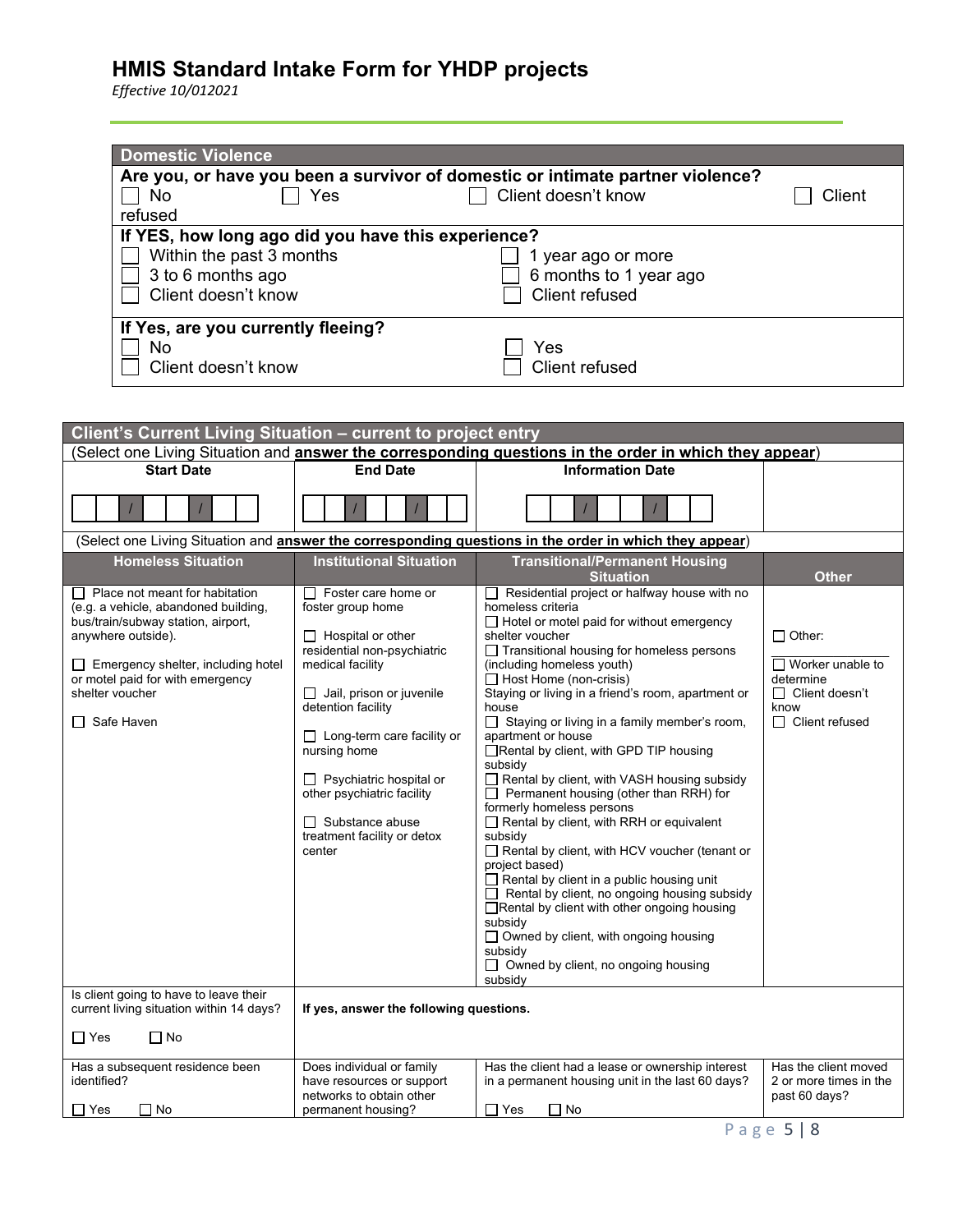| $\Box$ Yes | $\Box$ No | $\overline{\mathsf{Y}}$ es<br>ا سا | $\Box$ No |
|------------|-----------|------------------------------------|-----------|
|            |           |                                    |           |

| <b>Current school enrollment and attendance</b>                                          |
|------------------------------------------------------------------------------------------|
| Not currently enrolled in any school or educational course                               |
| Currently enrolled but NOT attending regularly (when school or the course is in session) |
| Currently enrolled and attending regularly (when school or the course is in session)     |
| Client doesn't know                                                                      |
| Client refused                                                                           |
| <b>Most Recent educational Status</b>                                                    |
| K12: Graduated from high school                                                          |
| K12: Obtained GED                                                                        |
| K12: Dropped out                                                                         |
| K12: Suspended                                                                           |
| K12: Expelled                                                                            |
| Higher Education: Pursuing a credential but not currently attending                      |
| Higher Education: Dropped out                                                            |
| Higher Education: Obtained a credential/degree                                           |
| Client doesn't know                                                                      |
| Client refused                                                                           |
| <b>Current Educational Status</b>                                                        |
| Pursuing a high school diploma or GED                                                    |
| <b>Pursuing Associate's Degree</b>                                                       |
| Pursuing Bachelor's Degree                                                               |
| <b>Pursuing Graduate's Degree</b>                                                        |
| Pursuing other post-secondary credential                                                 |
| Client doesn't know                                                                      |
| Client refused                                                                           |

| <b>RHY Required Questions:</b> |                                                    |
|--------------------------------|----------------------------------------------------|
| <b>Referral Source</b>         | Self-Referral                                      |
|                                | Individual: Parent/Guardian/Relative/Friend/Foster |
|                                | Parent/Other Individual                            |
|                                | <b>Outreach Project</b>                            |
|                                | <b>Temporary Shelter</b>                           |
|                                | <b>Residential Project</b>                         |
|                                | Hotline                                            |
|                                | <b>Child Welfare/CPS</b>                           |
|                                | Juvenile Justice                                   |
|                                | Law Enforcement/Police                             |
|                                | <b>Mental Hospital</b>                             |
|                                | School                                             |
|                                | <b>Other Organization</b>                          |
|                                | Client doesn't know                                |
|                                | Client refused                                     |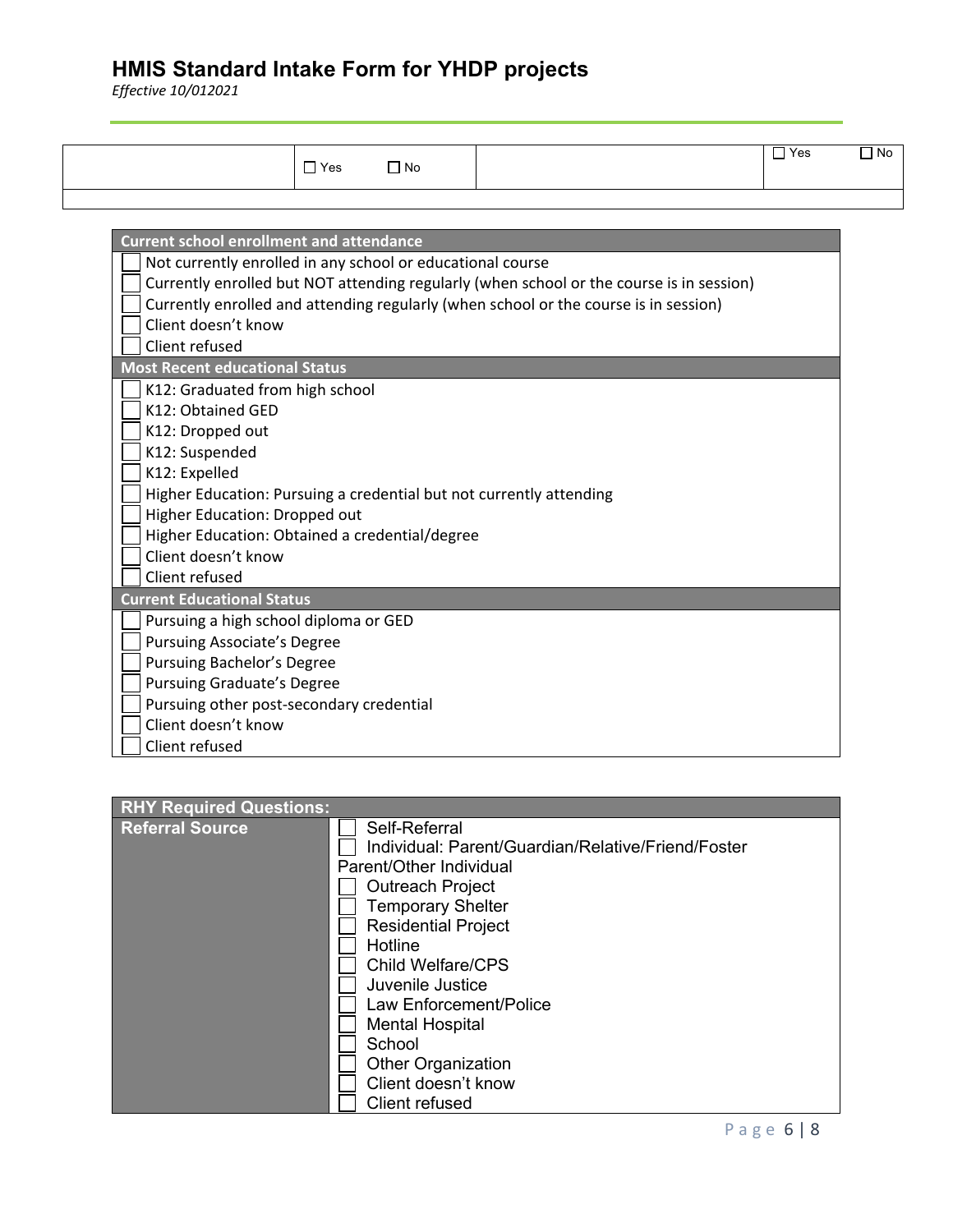|                               | Data not collected                                            |
|-------------------------------|---------------------------------------------------------------|
| <b>Youth Eligible for RHY</b> | No.<br>Yes                                                    |
| <b>Services</b>               |                                                               |
| If No for "Youth Eligible     | Out of Age range                                              |
| for RHY Services",            | Ward of the State – Immediate Reunification                   |
| <b>Reason why services</b>    | Ward of the Criminal Justice System - Immediate Reunification |
| are not funded by BCP         | Other                                                         |
| grant                         |                                                               |
| If Yes, for "Youth            | No<br>Yes                                                     |
| <b>Eligible for RHY</b>       | Data not collected                                            |
| <b>Services", Runaway</b>     | Client doesn't know                                           |
| <b>youth</b>                  |                                                               |
|                               |                                                               |
| <b>Sexual Orientation</b>     | Heterosexual                                                  |
|                               | Gav                                                           |
|                               | Lesbian                                                       |
|                               | <b>Bisexual</b>                                               |
|                               | Questioning/Unsure                                            |
|                               | Client doesn't know<br>Client refused                         |

| <b>Health Status</b>         |           |                     |
|------------------------------|-----------|---------------------|
| <b>General Health Status</b> | Excellent | Poor                |
|                              | Very good | Client doesn't know |
|                              | Good      | Client refused      |
|                              | Fair      | Data not collected  |
| <b>Dental Health Status</b>  | Excellent | Poor                |
|                              | Very good | Client doesn't know |
|                              | Good      | Client refused      |
|                              | Fair      | Data not collected  |
| <b>Mental Health Status</b>  | Excellent | Poor                |
|                              | Very good | Client doesn't know |
|                              | Good      | Client refused      |
|                              | Fair      | Data not collected  |

| Are you pregnant?            | Formerly a Ward of Child              | Formerly Juvenile Justice System?     |
|------------------------------|---------------------------------------|---------------------------------------|
|                              | Welfare/Foster Care Agency?           |                                       |
| No<br>Yes                    |                                       | No<br>Yes                             |
|                              | ∃ No<br>Yes                           |                                       |
| If yes, projected birth date | If yes, number of years or months (if | If yes, number of years or months (if |
|                              | less than years)                      | less than years)                      |
|                              |                                       |                                       |
|                              |                                       |                                       |
|                              |                                       |                                       |

| <b>Family Critical Issues</b><br>Unemployment - Family member | Yes     | $\Box$ No | Client refused        |
|---------------------------------------------------------------|---------|-----------|-----------------------|
| Mental Health Issues - Family member                          | l I Yes | l I No    | Client refused        |
| Physical Disability - Family Member                           | l I Yes | l I No    | <b>Client refused</b> |
| Alcohol or Substance abuse - Family Member                    | Yes     | l No      | Client refused        |